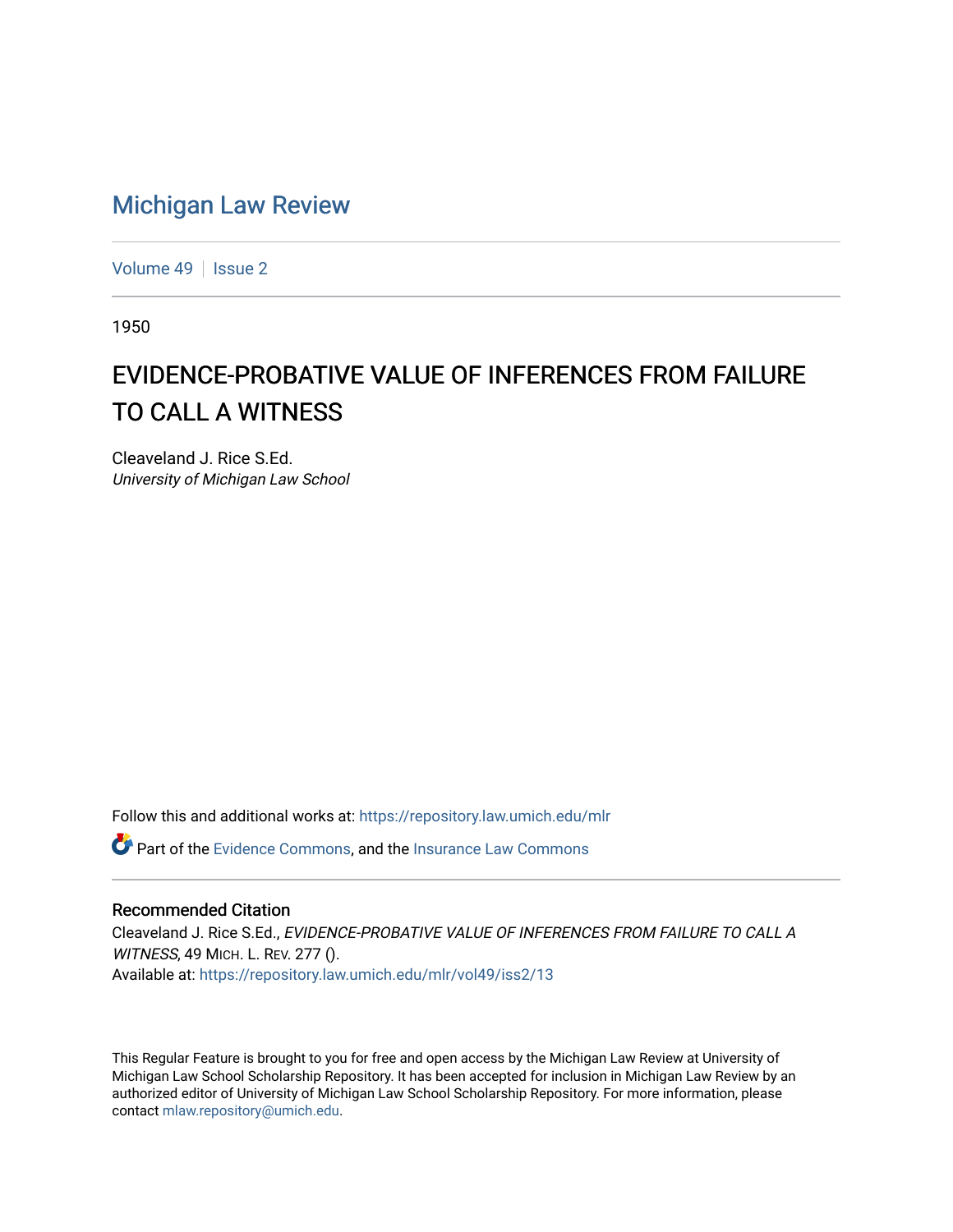EVIDENCE-PROBATIVE VALUE OF INFERENCES FROM FAILURE TO CALL A WITNEss-lnsured sued *to* recover sickness benefits under an insurance policy. The defense was that the insured was not in good health when the policy was issued. The only evidence introduced by the defendant insurance company was plaintiff's refusal *to* consent *to* taking the deposition of an examining hospital physician. Defendant's request for a directed verdict on the issue of good health was refused. After being instructed that from the refusal to permit taking of the deposition they might "presume that such evidence . . . would operate against plaintiff and be against his interest in this suit," the jury returned a verdict for plaintiff. *Held,* the instruction was not prejudicial to the defendant since he could not use the inference as a substitute for proof of a fact. *National Life* & *Accident Ins. Co. v. Eddings,* (Tenn. 1949) 221 S.W. (2d) 695.

Physician-patient communication is not privileged in Tennessee. It is well recognized that a party's failure to call an available witness who would be naturally capable of giving testimony superior *to* that actually relied upon may give rise *to* the inference that the testimony, if given, would be adverse to the party failing *to* call the witness. Defendant's objection to the instruction given in the principal case is a result of careless use of language in the cases. Despite the inappropriate use of the words "presumption" and "evidence" in this regard,1

1 For example, "Where a party has an opportunity to explain • • • and fails to do so, it is *evidence* against him •.• the *presumption* arising from the withholding or suppression of evidence. ••• " Davis v. Etter & Curtis, (Tex. Civ. App. 1922) 243 S.W. 603 at 604.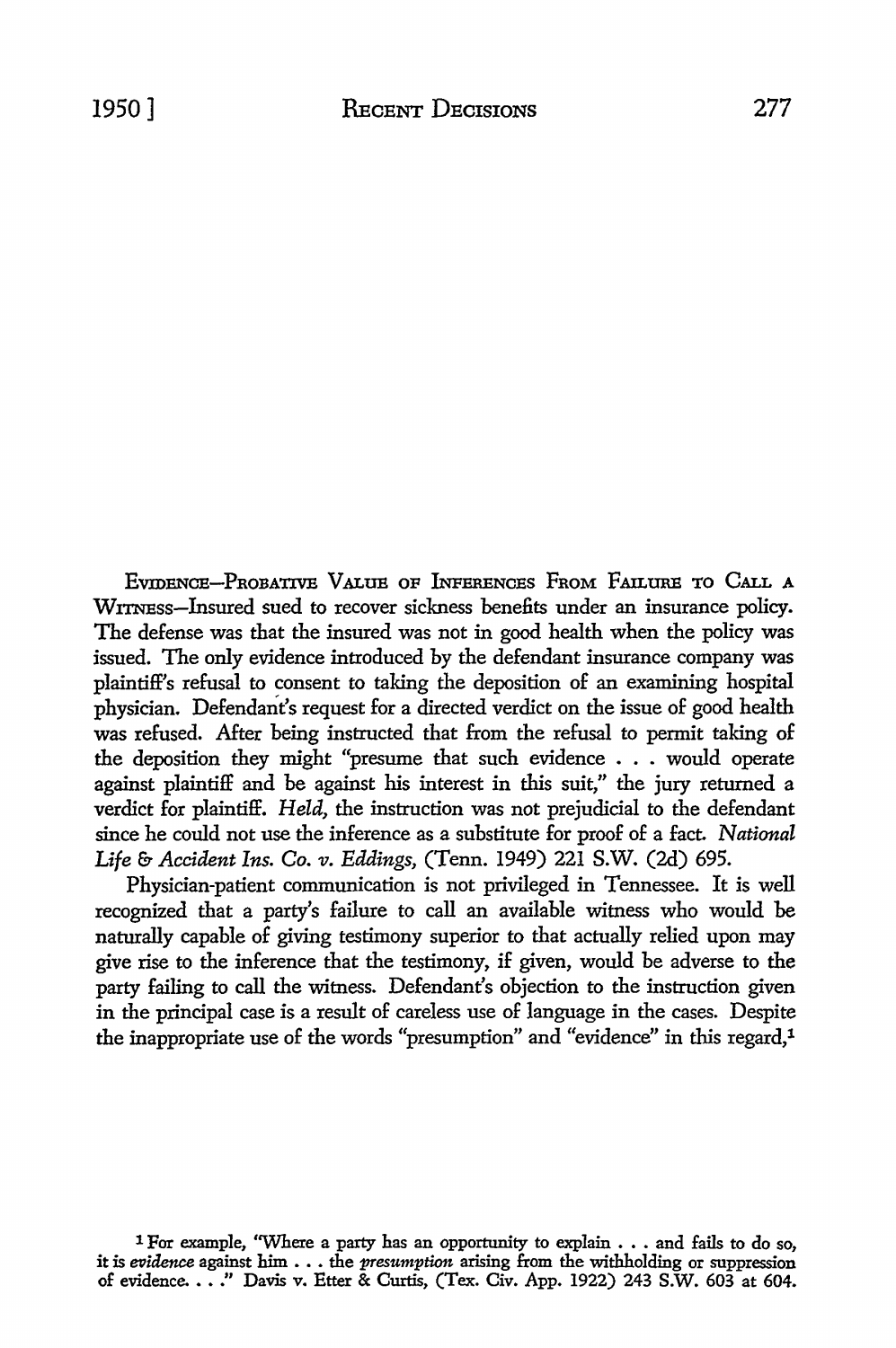it is clear that-such an inference is not mandatory nor may the inference alone suffice to prove a fact or issue. It is persuasive and not probative. The court will rule against a party having the burden of proof if all that the party relies upon to sustain the burden is his- adversary's failure to testify or to call a material witness.<sup>2</sup> Similarly, when a party has introduced enough evidence to go to the jury, it has been held error to permit comment upon the adversary's failure to call a witness when the adversary has introduced no evidence or testimony, but has rested upon completion of the other party's case.<sup>3</sup> Although the adversary takes a risk in so doing, there is no duty to speak until the burden of going forward with the evidence has shifted. On the other hand when an issue is met by the adversary, the jury is permitted to draw inferences from the failure of either party to call a material witness or to use the strongest evidence available. When this stage has been reached there is no point in instructing the jury as to the non-probative value of the inference. It would seem to result in less confusion if the court merely defines the inference and states that it is permissive rather than mandatory.<sup>4</sup> The court itself may weigh any inferences against, the party having the burden of proof in deciding whether his case is sufficient to go to the jury, or in deciding whether the adversary now has the burden of going forward with the evidence.<sup>5</sup> However, the court in the principal case did not disclose the weight it gave to the inference in determining that the verdict was supported by the evidence. In some situations the court will not permit comment or give an instruction in regard to the failure to call a witness. Since the inference may be rebutted, $6$  it is necessary that the court have power to control the matter so that the trial does not go off on a tangent when the inference clearly is not warranted under the circumstances. For example the court will not permit the inference to be drawn when the testimony withheld probably would be inferior or merely cumulative to that already given.<sup>7</sup> When a witness is equally available to the parties, e.g., when the uncalled witness is in the courtroom, it usually is held that no inference may be drawn.<sup>8</sup> However, a few jurisdictions

Italics added. The use of the word "presume" in the instruction given in the principal case is incorrect, but it was not prejudicial to the defendant. A presumption is a rule of law to be applied by the court and has no proper place in a charge·to the jury unless the facts upon which the presumption is based are in dispute. 9 WIGMORE, EvmENcE §§2490-2493 (1940).

2 Stimpson v. Hunter, 234 Mass. 61, 125 N.E. 155 (1919); Login v. Waisman, 82 N.H. 500, 136 A. 134 (1927); 70 A.L.R. 1326 (1931).

<sup>3</sup>McFarland v. Commercial Boiler Works, Inc., 10 Wash. (2d) 81, 116 P. (2d) 288 (1941); Hubbard v. Cleveland, Columbus & Cincinnati Highway, Inc., 81 Ohio App. 445, 76 N.E. (2d) 721 (1947). *Contra,* Dommes v. Zuroski, 350 Pa. 206, 38 A. (2d) 73

<sup>4</sup> But see Hammond v. Hammond, 134 Misc. 534, 236 N.Y.S. 100 (1929).

<sup>5</sup>Guthrie v. Gillespie, 319 Mo. 1137, 6 S.W. (2d) 886 (1928); United States v. Fields, (8th Cir. 1939) 102 F. (2d) 535.

<sup>6</sup>Mitchell v. Boston & Maine Railroad, 68 N.H. 96, 34 A. 674 (1894).

<sup>7</sup> Chambers v. Chambers, (Mo. App. 1934) 74 S.W. (2d) 104; 2 WIGMORE, EvI-DENCE §§286-289 (1940). S City of Birmingham v. Levens, 241 Ala. 47, 200 S. 888 (1941); Rosenstrom v.

North Bend Stage Line, 154 Wash. 57, 280 P. 932 (1929). See also Deaver v. St. Louis Public Service Co., (Mo. App. 1947) 199 S.W. (2d) 83.